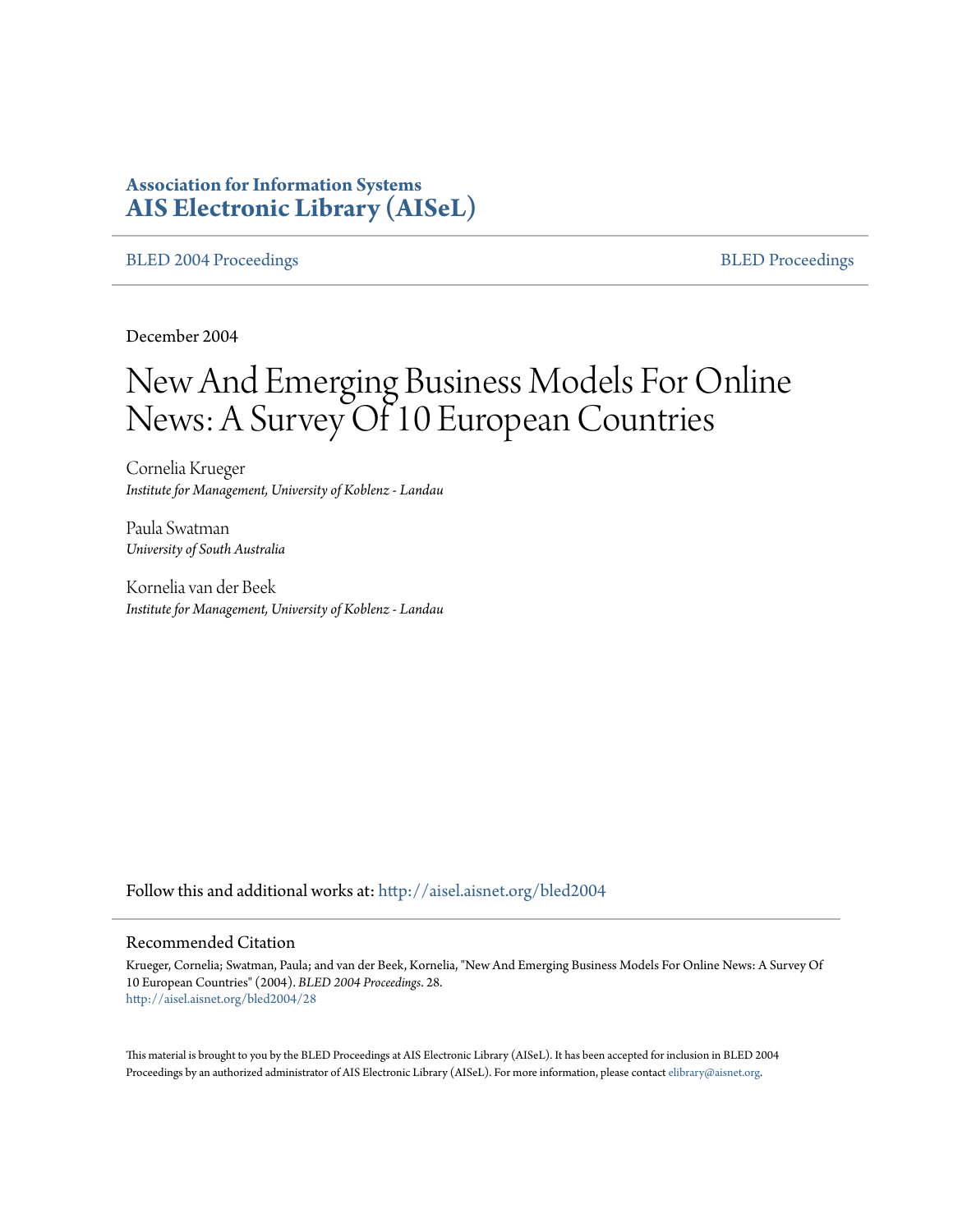# **17th Bled eCommerce Conference**

#### **eGlobal**

Bled, Slovenia, June 21 - 23, 2004

# **New And Emerging Business Models For Online News: A Survey Of 10 European Countries**

#### **Cornelia C. Krueger, Kornelia van der Beek**

Institute for Management, University of Koblenz-Landau, Germany ckrueger@uni-koblenz.de, beek@uni-koblenz.de

#### **Paula M.C. Swatman**

University of South Australia, Australia paula.swatman@unisa.edu.au

### **Abstract**

*The online music and news markets have changed significantly and fundamentally over the past few years, as more and more new players – many of them originally from other sectors – enter the market space of the original media companies. While online news venues have been available for quite some time, the major tragedies and news events of the past few years have highlighted their ability to provide immediate, constantly-updated information (Emmer et al., 2002). In this paper we describe the current state of play in the online news industry in ten European countries, as at May 2003. The findings are based on the first two phases of a three-phase, European-Commission-funded market survey. In the paper we consider in greater detail the Internet business models of these companies. After initially introducing some of the literature in this field and discussing the justification for our chosen research approach, we describe our research design. We then report the findings from the first two phases of the project – the "Expert talks" and our web-based survey of the online news industry. Finally we identify the key driving factors for online news today: the new competitive environment, the appropriate payment systems, the focus on core competences, end devices and the consumers.* 

#### **1 Introduction**

Digital content is a topic of enormous interest world-wide, although much of this interest stems from the attempts by the music industry to stop the growth of illegal peer-to-peer music swapping. The past two years have, however, been a turbulent time for the digital content industry, with many new market entrants failing within their first 6-12 months of operation. In the wake of the dot.com and telecoms crashes, smaller companies are finding it increasingly difficult to obtain the advice they need to make strategic decisions (such as, for example, whether to modify their business model, or whether to buy or sell a subsidiary). This paper is based around the work of a European Commission Fifth Framework project (SimWeb) designed to explore the possibility of developing a multiple-agent simulation as a strategic decision-making tool for SMEs in the online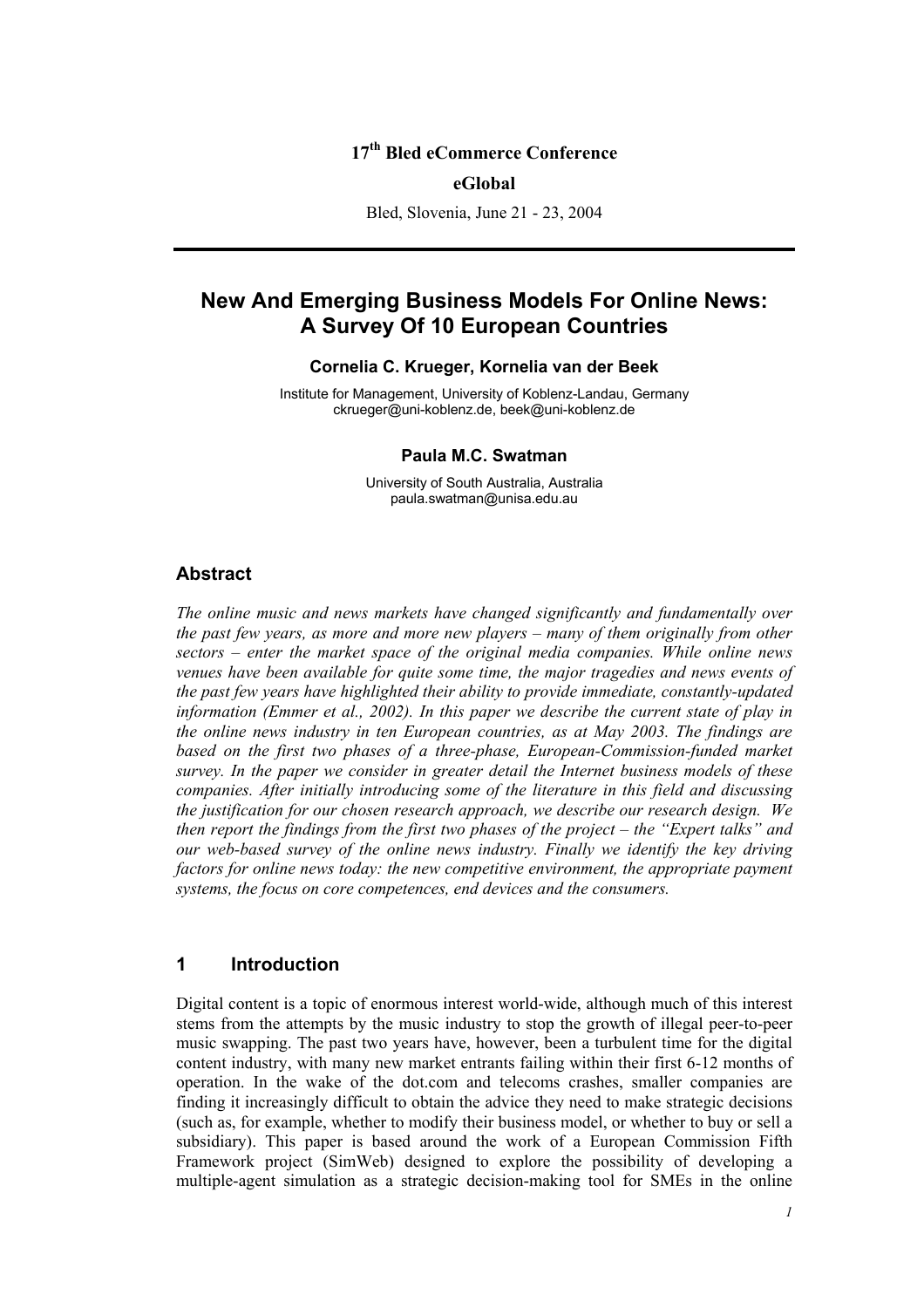market-space, in the hope that this would provide an effective, but relatively inexpensive, alternative source of expert advice to companies unable to afford consulting services. Clearly, the consortium needed to restrict the domain within which it would work, since fully grasping the underlying business models of even one online sector is a major task, and we therefore decided to work with two sectors only: online news and online music.

The two markets are very different from a number of points of view – one of the most obvious differences being the amount of controversy they generate. Access to online news, in contrast to online music, is not seen as particularly controversial – to many consumers it is simply another channel (or possibly several channels, since mobile news access is increasingly important) through which they can obtain updates on world events in real-time. The existence of online news is thus fairly widely accepted although, as the Online Journalism Review points out:

*"the narrow definition of news - the classic paradigm of a reporter kicking up new information that is then tailored by an editor and sent, wrapped in ads, to a reader or viewer/listener - doesn't work online. Cybernews, to survive financially, has to come in a sophisticated bundle of news, services and e-commerce. This is a fundamentally new paradigm. And it changes the relationship between journalist and news consumer. Some content providers, like AOL and Yahoo, have figured that out. Others, like most newspaper sites, have not. They may perish" (Pryor, 2004).* 

In this paper we describe the current state of play in online news in ten European countries as at May 2003. The outcomes are based on the first two phases of a threephase, European Commission-funded market study, which included "expert talks", an online survey and which, in the third phase, will include a series of face-to-face interviews. In the paper we discuss the Internet business models of companies working in this field. After briefly touching on the literature relating to online news, and discussing the justification for our chosen research approach, we describe the research design and report the findings from the first two phases of the project. The discussion of findings which follows combines the survey results themselves with literature-based data and analysis, in order to present a clear picture of the European online news industry. In the final section of the paper we identify the key driving factors for online news today.

#### **2 Literature Review**

Many researchers have published descriptions of business models for content and news. Some authors like Rayport (1999) and Niewiarra (2001) stress the aspect of a network as a central element of a content provider's business model. For Weill and Vitale (2001), by contrast, the business model of a content provider concentrates on the production of content; whereas for authors like Wirtz (2001) or Farhoomand & Lovelock (2001) content providers act more as intermediaries in the value chain. Bartussek (2001) takes both of these aspects into account and in earlier work (Krueger and Swatman 2002; 2003) we discuss and endeavour to taxonomies these varying approaches to business models for online news.

One of the most highly-regarded authors in this field is Robert Picard, Professor of Economics and Director of the Media Management & Transformation Centre at Jonkoping International Business School in Sweden. In several books (Picard and Brody 1997, Picard 2002a, 2002b) and academic articles (Picard 1999, 2000) he describes the possibilities (and threats) for newspapers and other content providers endeavouring to deal with the challenge of new technologies. In one of his papers (Picard 1999) he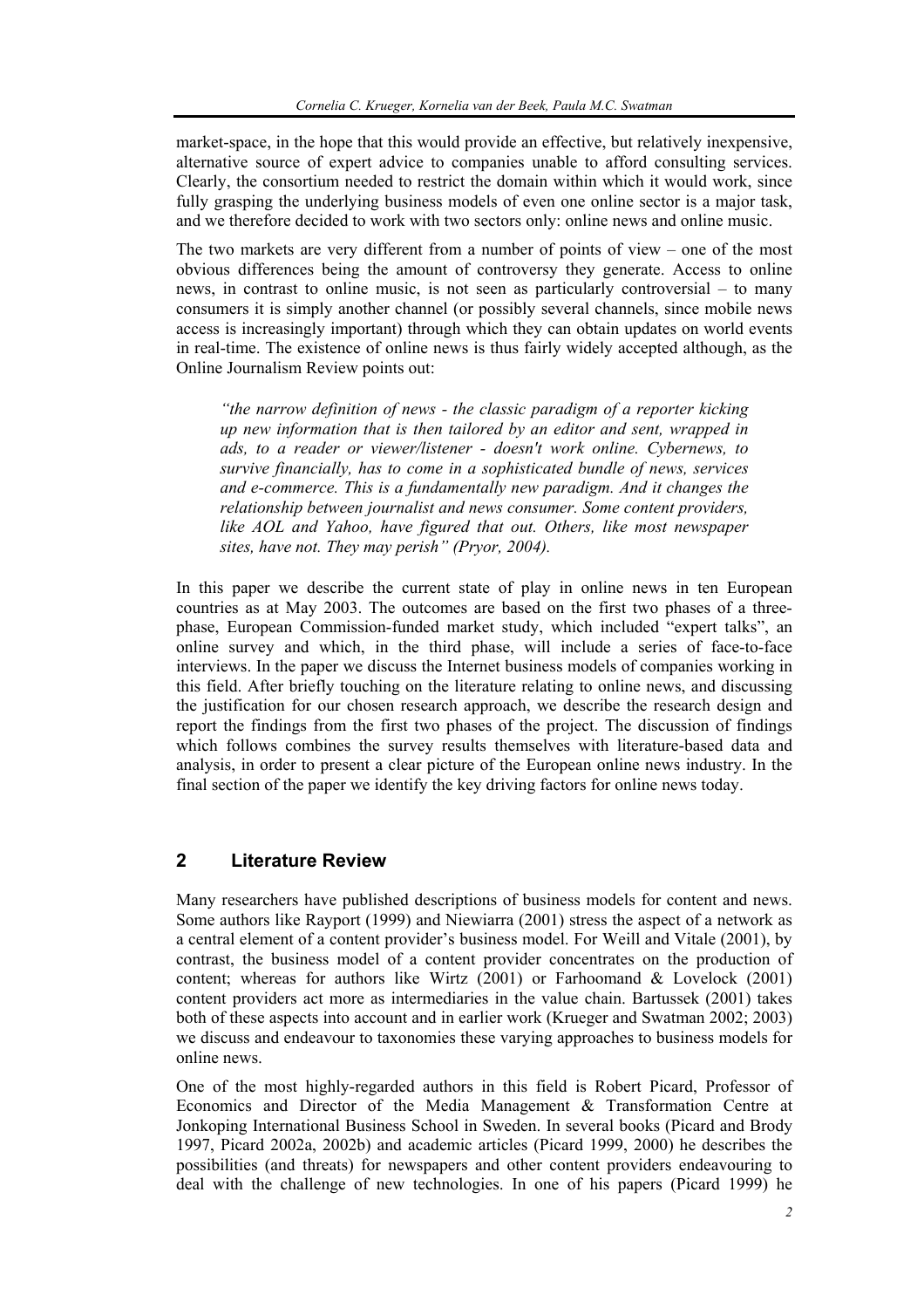focuses particularly on the increasingly competitive environment for newspapers over recent years; and on the new consumer groups which newspapers should target. In more recent publications he describes the business models of major online content service providers (Picard 2000b) and the different business models which have been trialled over the past few years (Videotext, Paid Internet, Free Web, Internet/Web Ad Push, Portals and Personal Portals and Digital Portals (Picard 2000 p.63, Picard 2002b pp.27-30).

Our goal, as part of the EC project mentioned earlier, was to understand exactly what was happening in the European online news industry and to identify the business models currently being used by the various actors in this industry sector. While drawing on the academic literature in this field, we needed to obtain 'hard' data concerning the actual activities of online news providers in Europe over the past few years – both to provide an empirical foundation for future theoretical work on this topic and to provide a solid comparison with the substantial body of work which has already been undertaken in the US.

# **3 Research Approach**

Despite the levels of interest digital content has created, and the enormous and continually growing body of literature relating to business models, we began our project facing the problem that there is only a limited research base related to the identification of appropriate business models for either online news or online music. This issue of how to address problems which exist in what might be called a domain-theoretic vacuum is not new. Many researchers in fast-moving fields of research have faced the same problem over the past few decades (see, for example, Bonoma (1982) who related this issue to the marketing domain almost 20 years ago). We therefore felt it was crucial to gather the richest possible data on actual activities by companies working in these two fields across Europe.

Our initial research design initially called for a survey of 10 European countries, followed by more in-depth analysis by means of face-to-face interviews in these same countries, to provide triangulation. Integrating several different research methods is a strategy used by many IS researchers (see, for example, Kaplan and Duchon, 1988; Lee, 1991; and Gable, 1994), with the sequence and combination of the research methods selected depending on the characteristics of the problem under review.

Before we commenced our survey, however, we decided to gather some expert information on the two sectors under study, from experienced senior executives working in both sectors. These so-called 'expert talks' were undertaken in the two months before the launch of the survey and proved extremely useful in refining and improving the content of the survey questionnaires. Our two-phase research strategy thus became a three-phase strategy:

- Phase 1: expert talks (scene-setting)
- Phase 2: online questionnaire (quantitative data collection)
- Phase 3: face-to-face interviews (qualitative data collection)

with each phase informing and adding to the subsequent phase.

In this paper, we consider only the first two phases of this project (phase 3 is still underway) and restrict ourselves to discussing our findings from the online news sector.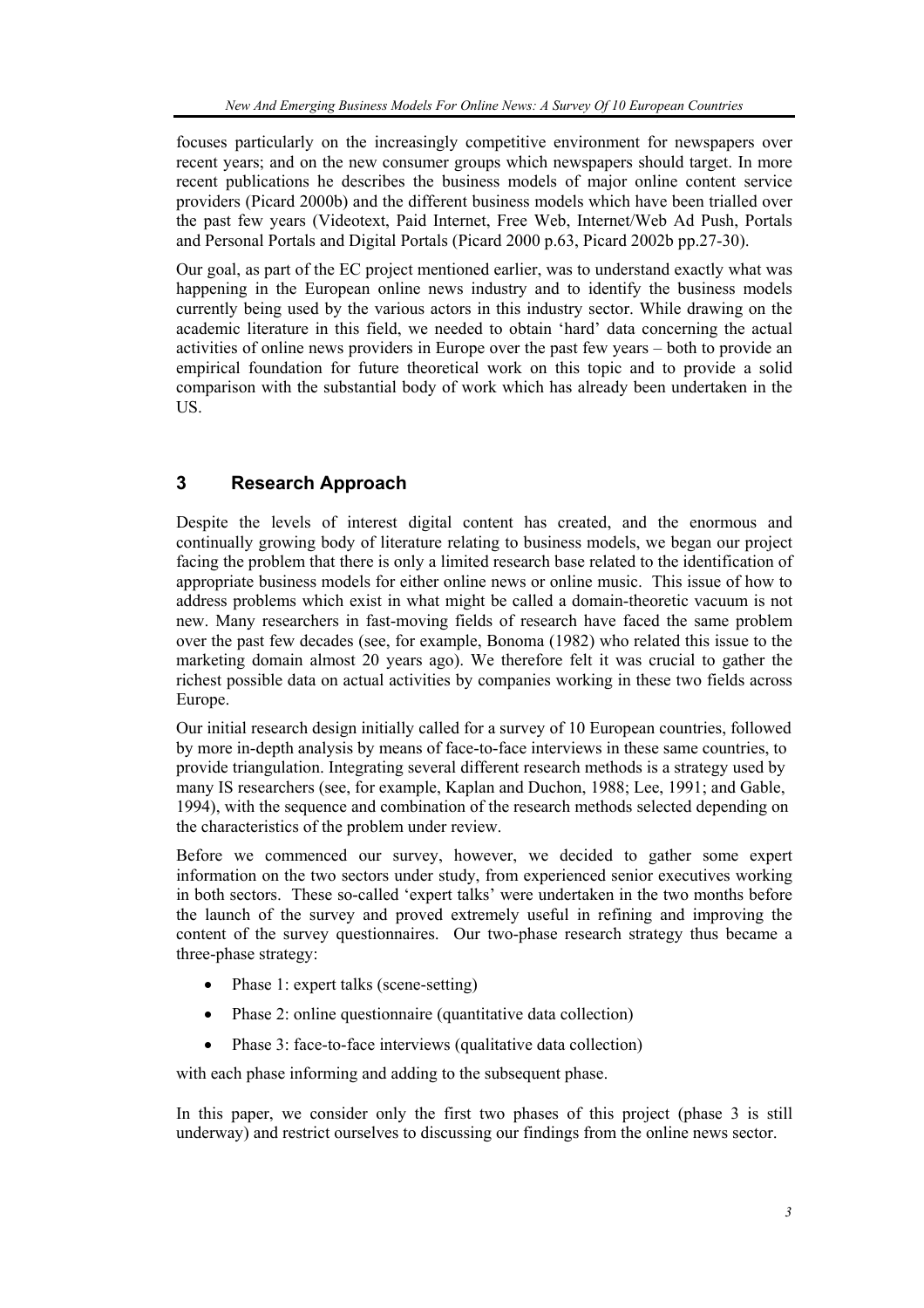#### *3.1 Phase One – Expert Talks*

We held detailed, face-to-face discussions – the 'expert talks' – with a total of 13 executives from 11 companies, mostly located within Germany. The questions we asked were largely open-ended and provided wide-ranging information on the structure of the two markets, the companies operating within those markets, and the activities, strengths, weaknesses, opportunities and threats facing the 'players' in those markets.

Above all, the expert talks enabled us to identify the stakeholders in the online news market, which was a crucial factor in the design of the online questionnaire structure. For this sector, the stakeholders included: journalists, news agencies, news portals, online media companies, telcos/PTTs, Internet service providers (ISPs); payment system providers; and technology providers.

#### *3.2 Phase Two – Online Questionnaire*

Questions were designed from both a theoretical and practical perspective. We had already undertaken a very extensive literature survey of both online business models and of the news industry (on- and offline) and based many of our questions on this theoretical understanding (see De Vaus (1995) for more detail on appropriate questionnaire design). Other questions were based on the responses we obtained during our expert talks, which had provided substantial information about this industry.

We surveyed as many European companies operating in this sector as possible during the Phase Two survey. Identifying these companies was the most difficult part of this task, requiring us to use of a variety of techniques to maximise market access and response rate. We used a combination of email and web pages to obtain the survey data (more thorough discussions of the use of the Internet for survey data collection is found, inter alia, in Comley 1996; Smith 1997; MacElroy 1999; and Grover 2000). The survey form was available on our web site and made as user-friendly as possible. Initial testing was done by several online news companies to ensure questions were unambiguous. The survey questionnaire itself was made available via the project's website and individuallyidentified participants were invited by email to fill in the questionnaire, with the URL included in this invitation message as a hot link.

Numbers of responses to the online questionnaire were somewhat disappointing – largely, we believe, because of data complexity and the consequent length and nature of the survey questionnaires. Although we reduced the time needed to answer the questionnaire to around 20 minutes, not all respondents could or would provide the detailed and complex data we were asking for. We believed that the trade-off between quality and quantity was worthwhile, however, and decided to purchase 'standard' industry data from commercial providers in areas where we needed sheer numbers to round out our findings.

We obtained 104 responses from companies from the online news sector from eight different European countries, in addition to 45 respondents who classified themselves as active in both online news and online music and who are therefore included in this paper. The largest number of respondents came from the UK and Germany, with Spain and Italy being next in number of respondents.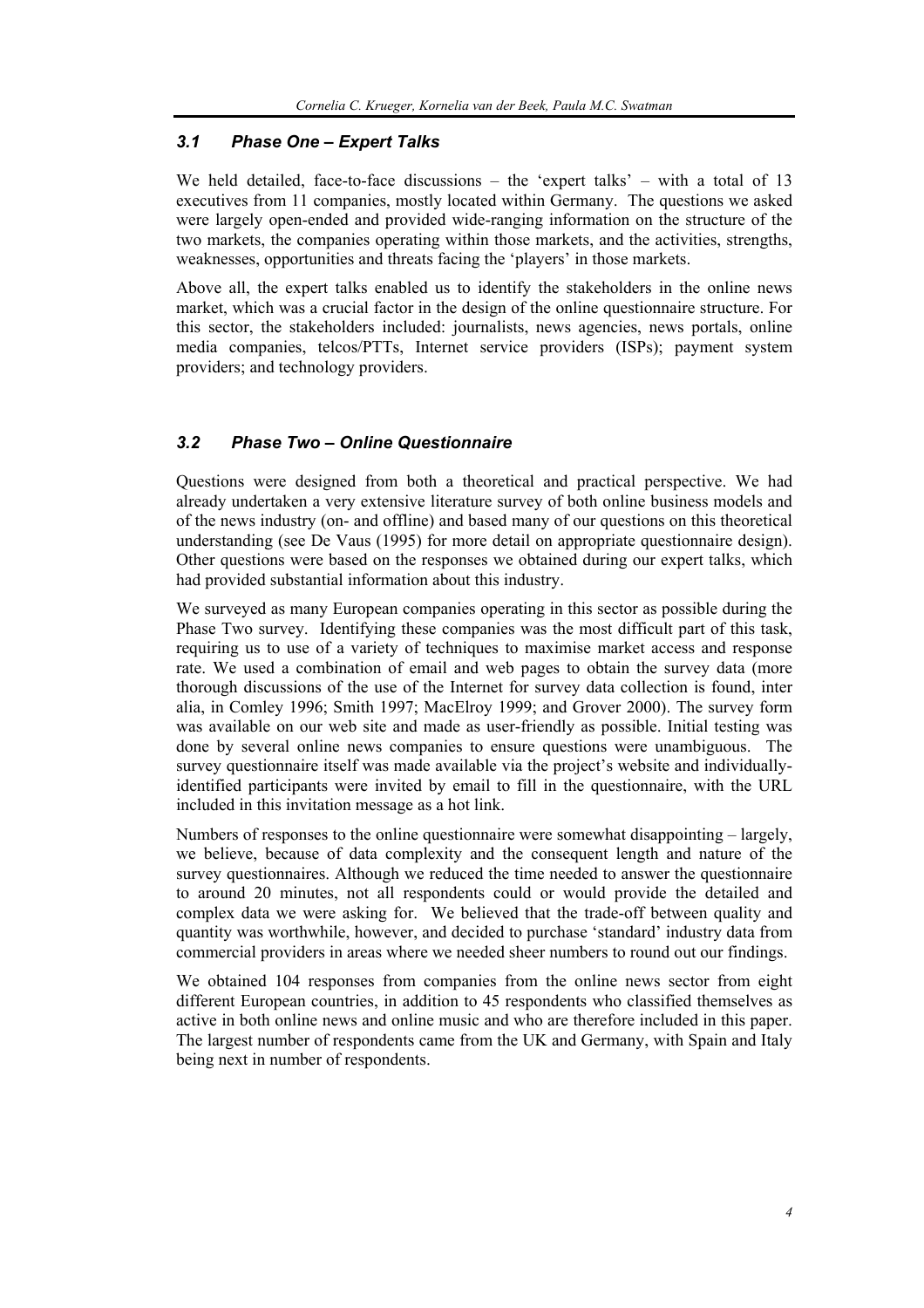# **4 Findings**

### *4.1 The Original Creators Of Online News*

Content in the online news sector has a very short life-span and is archived only for research purposes – who, after all, wants to read last week's or last month's news? The original creator of news is the journalist who writes news stories and these creators are adept at acquiring information in the most effective and up-to-date manner possible. The development of digital content has had a major impact on journalists' working lives and on the way in which they work. Journalists are no longer restricted to writing and editing for a single employer and/or medium, but can more and more frequently be found writing stories for a variety of media – with a consequent need to become increasingly flexible in their writing style, content development skills and marketing practices. At present these changes are still working their way through the journalism environment and it is possible to find journalists who are trying to cater for both online and offline content production. Many journalists still choose not to go online with their work and a viable market still exists for those writing exclusively for the 'traditional' press – although this may not continue indefinitely (Hooffacker, 2002).

## *4.2 Online Media Companies In The News Sector*

Media companies moved quickly to make use of the Internet as an alternative distribution channel, but online news, as our initial quote from the Online Journalise Review pointed out, is an entirely different business from offline news, and it has different needs: not only does it require a relative sophisticated technology infrastructure, but also a new way of reporting information. Both of these requirements lead to increased costs for the provider of online news, but the Internet user as consumer is used to obtaining everything for free, so the question of how to generate revenue becomes a pressing one. Two additional factors have further complicated this issue:

- the current global recession has limited many companies' capacity for investing in the development of sophisticated new business models
- the classical news revenue source (advertising) is not very successful in this new environment.

At present the following phenomena can be observed in the online news sector:

- Today most regional and national newspapers in Europe have an online version. Online newspapers have continued to increase over recent years in terms of numbers of titles despite the fact that few, if any, profits are being made.
- By contrast, it is impossible to identify the number of Internet-only publishing dailies without a corresponding print version, although we know there are only a handful of new 'pure-play' online news sites. The majority of Internet publishing dailies have a print brand backing them.

100% of the respondents of our questionnaire have a newspaper (or TV or radio) with the same brand.

The industry complains about its inability to make a profit from content. Cost cutting and rationalisation programs are still the most popular approaches taken to address this problem for companies in this sector to date (IRN, 2003) – and, as yet, only a few newspapers have tried to introduce paid content (for example, WSJ.com, RZ-Online.de,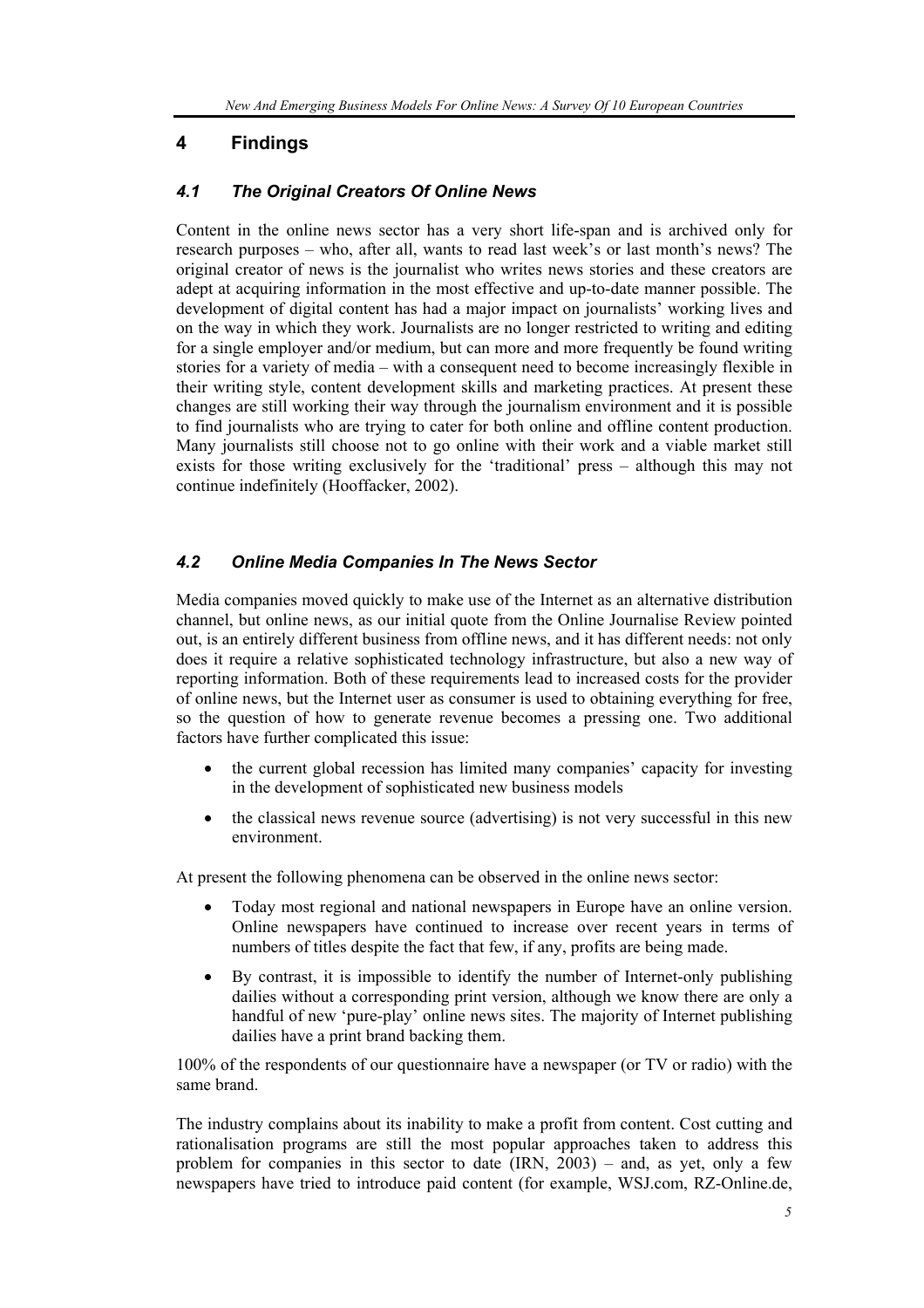ft.com). Nonetheless, the newspapers stay online – either because they believe there is no alternative, or because they trust that profits can ultimately be made. Figure 1 (a / b/ c / d) summarise our respondents' answers to the questions of: the importance of the connection between the online and offline versions of a newspaper; and the value of the online presences as a tool for future revenues.





*Figure 1a: Figure 1b: Increased Reputation Of Offline Version Increased Visibility Of Offline Version* 

Almost 80 % of online news suppliers believe their online presence is essential or important for increasing the reputation of their offline brand (Figure 1 a  $/$  b  $/$  c  $/$  d). We obtained similar answers when asking about increased reputation of the offline brand due to the existence of an online version – and an empirical study of the Finnish newspaper and online news market (Sääksjärvi & Santonen, 2003) also found that the most important goal of the online news venues in their sample was to support and strengthen the print version of the newspaper.





Build the basis for a profitable independent role in th

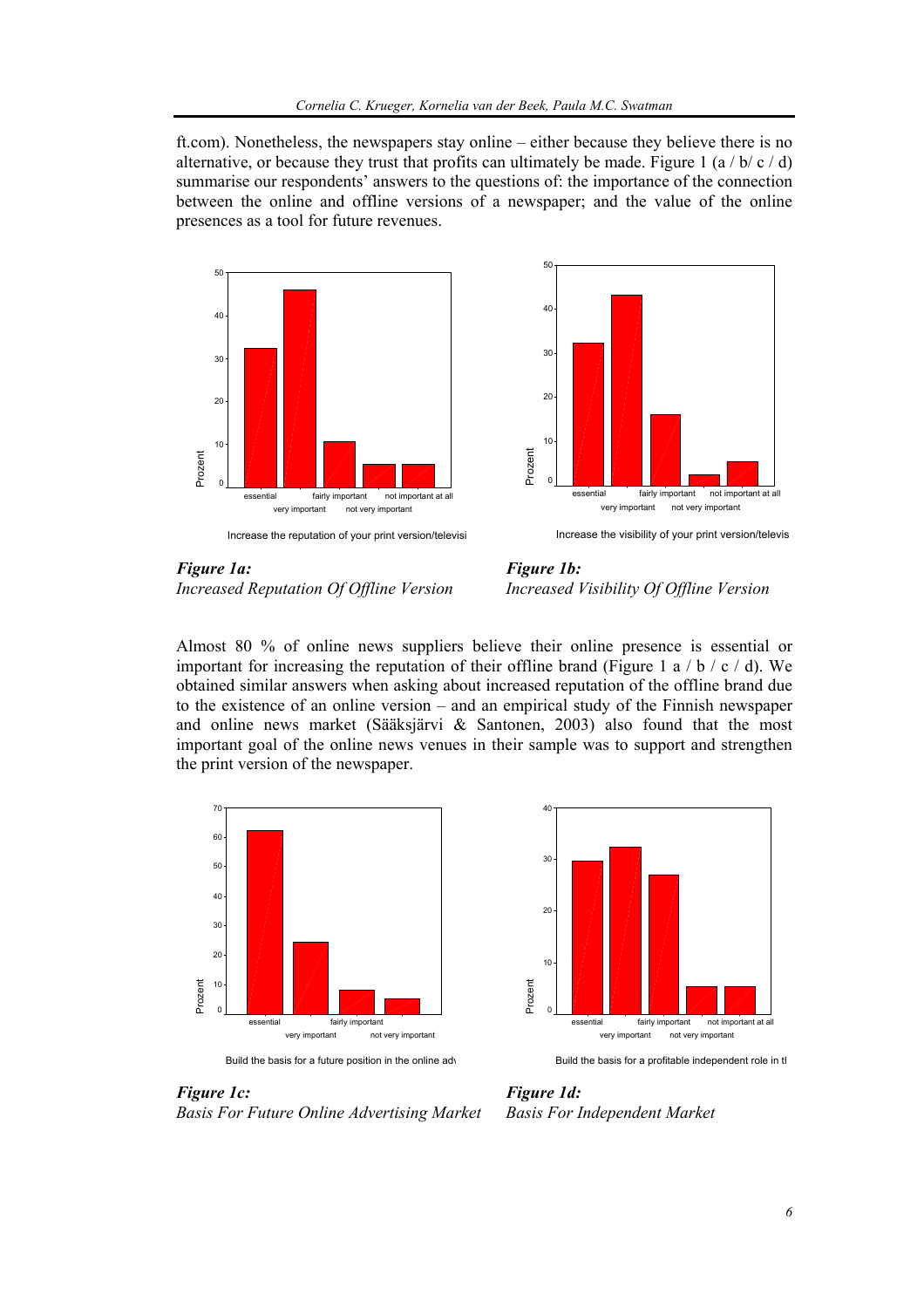86.5 % of respondents believe that distributing news on the Internet forms the foundation for a future role in the online advertising market and 62.2 % believe that such an investment in the future it is important to ensure a profitable independent role within the online news market.

Despite the fact that newspapers are thus far essentially working on faith in investing money into online versions of their brand, the picture is not all black for online content. A positive trend for the online content industry seems to be slowly developing: there is an increasing acceptance of paid content by consumers, in particular with online newspapers. This applies especially to exclusive, personalised and high-quality news, which has a good chance of being accepted as paid content (heise-online, 2003a) and is often seen in the financial papers, such as the Wall Street Journal or the British Financial Times, both of which are successfully selling content to both subscribers and casual readers.

And despite its rather depressing beginnings, the development of advertising spending in the Internet is gradually turning positive. Online news advertising is still not a big proportion of total advertising expenditures (see Table 1), but growth rates increased noticeably between 1999 and 2000 and it is anticipated that, following an economic upturn, advertising spending on the Internet will further increase.

|                | 1999 | % of total adspend | <b>2000</b> | % of total adspend | 2001  | % of total adspend |
|----------------|------|--------------------|-------------|--------------------|-------|--------------------|
| <b>Belgium</b> | 6.1  | 0.4                | 11.8        | 0.7                | 16.6  | 1.0                |
| <b>Finland</b> | 5.7  | 0.6                | 8.8         | 0.9                | 15.1  | 1.5                |
| <b>France</b>  | 72.8 | 0.9                | 196.6       | 2.1                | 190.7 | 2.2                |
| <b>Germany</b> | 70.9 | 0.4                | 141.3       | 0.8                | 124.4 | 0.7                |
| <b>Italy</b>   | 24.7 | 0.4                | 71.4        | 1.0                | 71.4  | 1.0                |
| <b>Spain</b>   | 13.8 | 0.3                | 49.2        | 1.0                | 44.3  | 0.9                |
| UK             | 81.9 | 0.6                | 159.2       | 1.0                | 204.7 | 1.4                |

*Table 1: Internet Adspend In Online Editions (US\$ mill. at Current Prices)* 

*Source: WAN (2002)* 

When respondents think about increasing their future revenue, there are still high levels of uncertainty. In fact 54.5 % of respondents to our survey agree (or strongly agree) that personalised news will be a successful way of selling content, although 32.7 % neither agree nor disagree and 10 % remain pessimistic (see Figure 2 a / b / c / d). 27.2 % remain pessimistic regarding future receipts from online advertising budgets, although the surprisingly optimistic figure of 43.6 % think the online ad budget will increase during the next year. Most respondents doubt that online advertisements will be as important as TV (or Radio/Print) advertisements, with 63.4 % disagreeing and 52.7 % strongly disagreeing that online advertising will become as important as advertising in the traditional media; and only 14.5 % (21.8%) agreeing or strongly agreeing that online advertising is as important as TV (Radio/Print) advertising.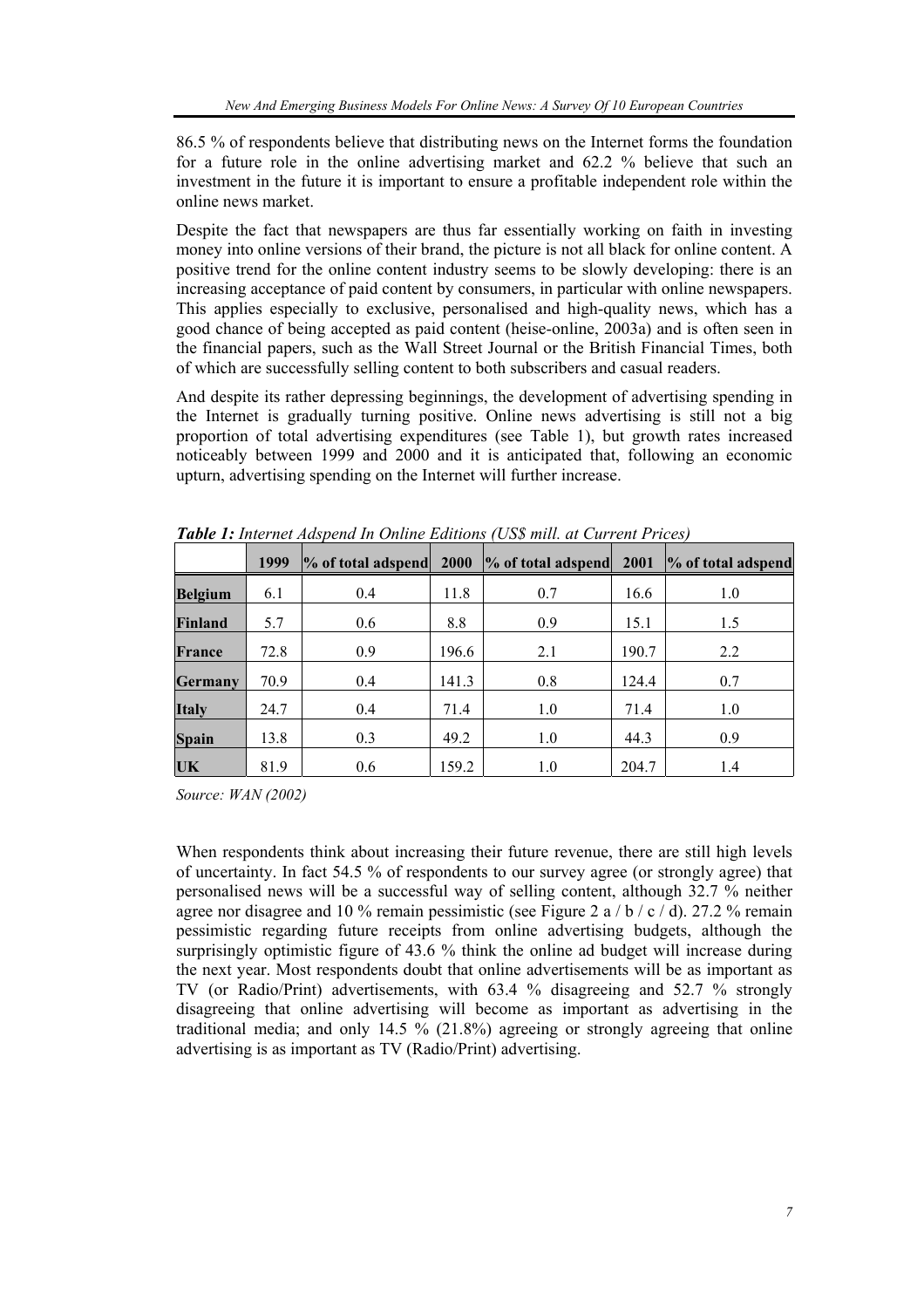

*Figure 2a: Figure 2b:* 





*Importance Of Online Compared Importance Of Online Compared To TV Advertising To Radio/Print Advertising* 



receipts from online advertising budgets will increas

*Personalised News As New Way Of Selling Online Advertising Budget Will Increase* 



online advertising will become as important as radio

#### *4.2.1 News Agencies*

News agencies' core business is selling news to online media companies – and they are the principal producers of news. Major news agencies such as Reuters, dpa or afp deliver different kinds of news to newspapers, magazines, radio and TV – as well as to Web portals. They either have a network of correspondents, or they purchase their content from freelance journalists or even from other news agencies and media companies (company or editorial staff policies from, e.g. dpa.de, Reuters, ap-online.de clarify this point). 62.5 % of the companies responding to our survey produce the news they offer inhouse. When they buy news, they purchase it from freelance journalists, other news agencies and other media companies. The most common  $way(s)$  to add value to news is association with the off-line brand (22.2%), technical integration, or the sale of news related products (both 16.7%) and convergence of information (11.1%). News is mainly distributed through Web sites (26.3%), print (21.1%) and databases (15.8%).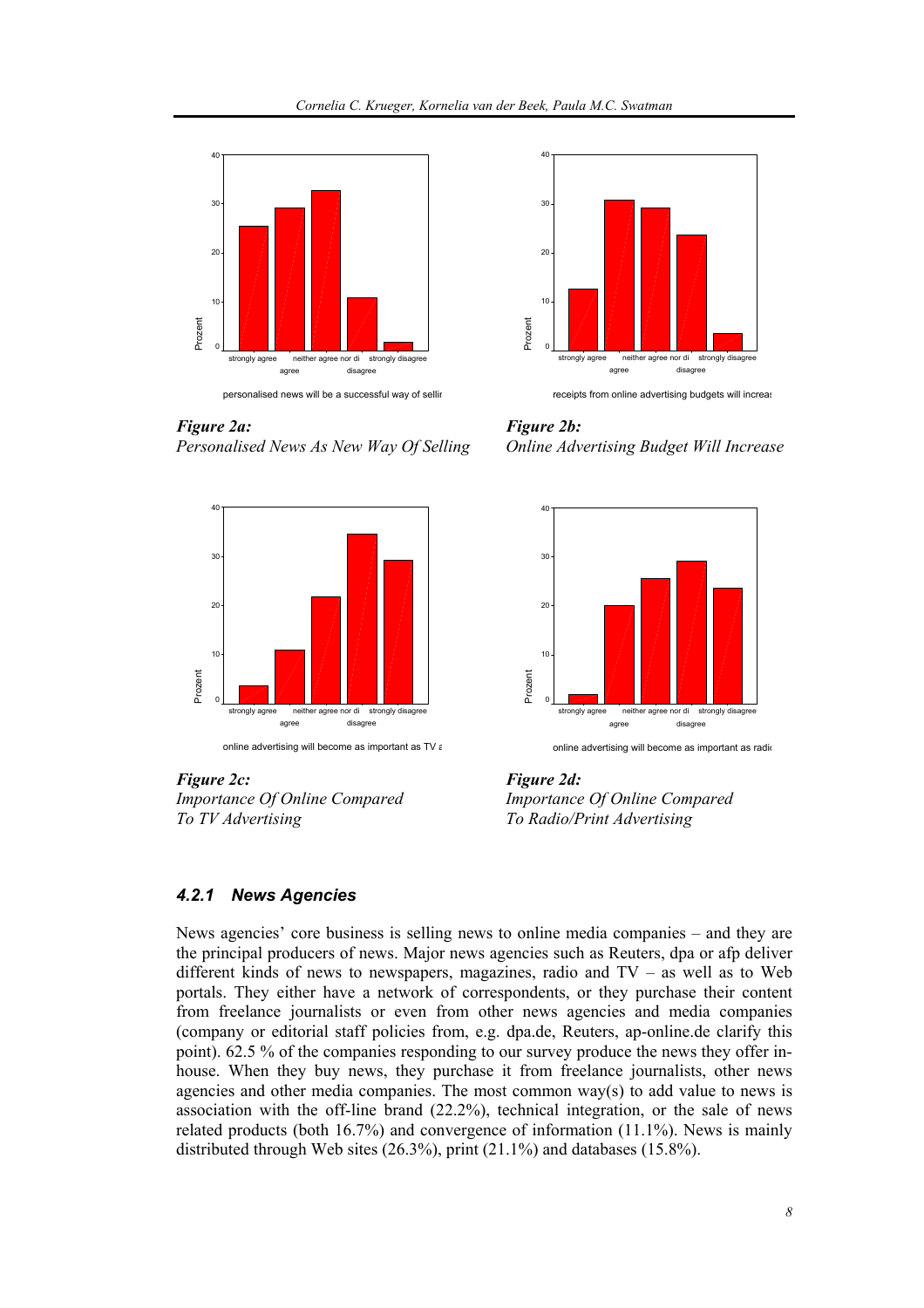Respondents use the Internet mainly as an additional delivery channel, making it easier, cheaper and faster for the news agency and the business customer to integrate content. Type of customers, mainly businesses such as portals, online newspapers, or other corporate customers is another important factor in news agencies' customer relationships. The B2B nature of the relationship means that contracts are usually long-term, in contrast to individual customers' short-term or even casual buying decisions – and the duration of the relationships is seen as one of the reasons why the news agency's content is so often integrated the with the customer's own offerings. 42.6% of agencies charge for access to complete articles and access to archives. The main charging mechanism is contract (27.3%), followed by download, pay per view and pay per download (each 18.2%).

#### *4.2.2 News Media Companies Online*

Asked for their competitive advantage in the online news market, 63.2% of the respondents<sup>1</sup> believed that their competitive advantage in the market lay in their high quality product, the same number give credibility, or in their regional focus (60.5%). Service provision (10.5%) wasn't seen as an existing advantage.<sup>2</sup>

The core process of the media companies was the production of news (81.6%), adding value (55.3%) and distribution of news (44.7%). 78.9% of respondents said that their strategic decision-making is influenced by the advertising market's expectations, 73.7% identified their customers as the source of strategic decision-making, 47.4% their competitors and the financial situation, and 55.3% technology.<sup>3</sup> Most of the news media companies use external Telcos/PTTs (44% of all companies), network providers (64.3%) and payment system providers (66.7%) to operate their online business.

Production decisions differed widely, with 56.7% of the companies producing everything in-house. The news, which are purchased comes from free-lance journalists (41.2%), from news agencies  $(82,4\%)$  and from other media companies  $(29.4\%)$ <sup>4</sup>. The companies add value to news by associating it with their off-line brand (72.7%), by offering hyperlinks to further information and interactivity (both 66.7%) and by news-tickers  $(48.5\%)$ <sup>5</sup> Most media companies in our survey distribute news through different channels, e.g. through Web sites (93.9%) and via the print version (60.6%).

90% say that their revenue comes from online advertising and 43.3% obtain income from content sales and sponsorship<sup>6</sup>. 30% say they will continue to offer digital content free as a service to their customers.

Much of the news offered online is still free – with

- 96.7% offering current news freely,
- 82.1% offering abstracts of articles without charge,
- 78.6% making even full articles freely available and

l

<sup>&</sup>lt;sup>1</sup> These numbers are % of cases, where there was "Multiple Entries Possible" (MEP). All questions where such multiple entries were possible therefore have a footnote stating MEP.

 $2$  MEP

 $3$  MEP

<sup>4</sup> MEP

<sup>5</sup> MEP

<sup>6</sup> MEP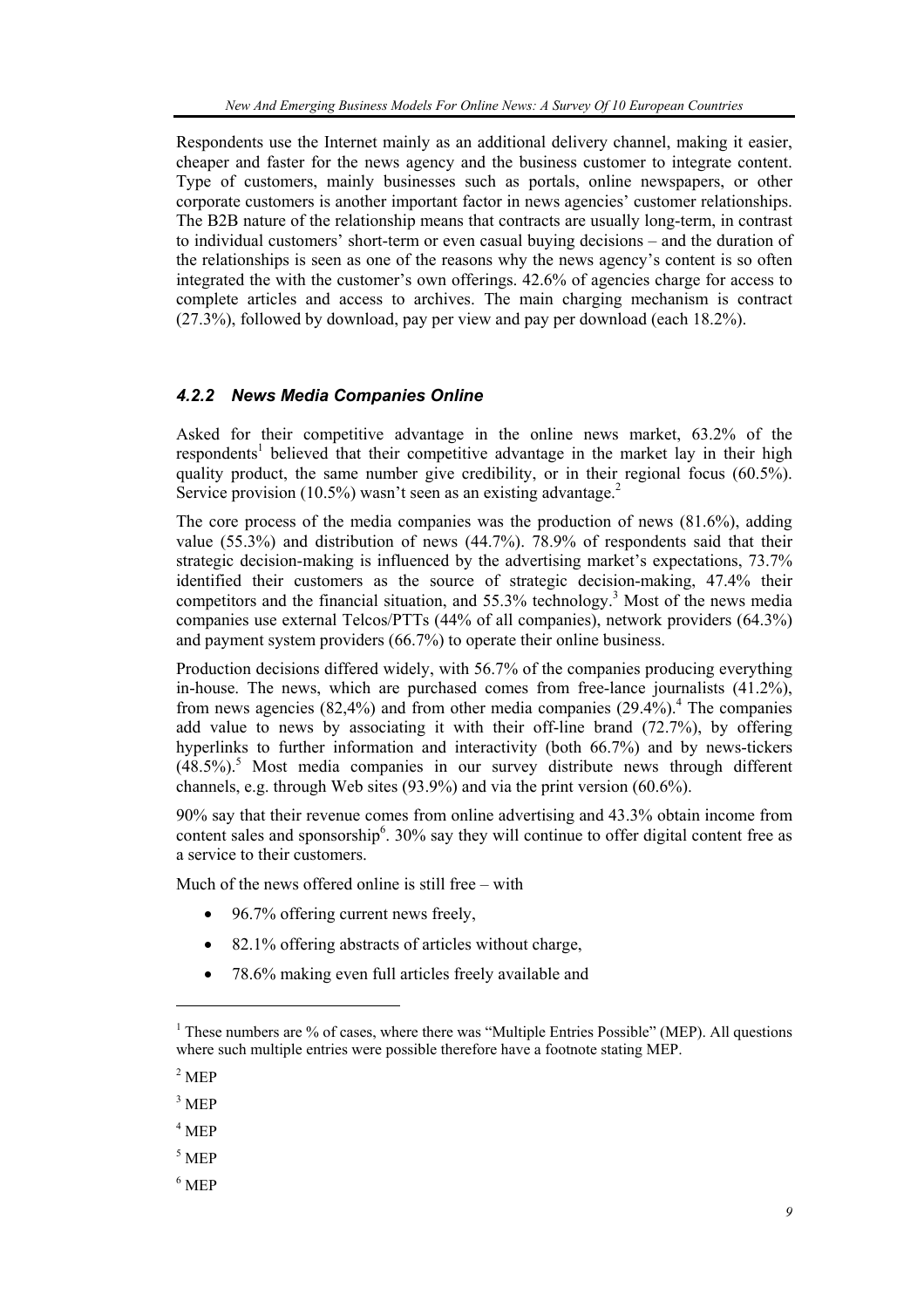• 71.4% offering financial and business news for free.

Other chargeable services are beginning to emerge, with:

- 58.6% charging for access to archives
- 7.1% only charging for newsletters, and
- 25% charging for subscriptions to the print version online.

Personalised news facilities are offered at no cost by 37% while 11.1% charge for personalised news (48.1% of respondents do not offer personalised news). The usual charging mechanism for news services is subscription (72%), followed by pay per view and pay per product (both  $32\%$ ).<sup>7</sup>

As the Internet continues to develop, media companies can purchase technological infrastructure, find a technology partner or become a technology provider themselves and simultaneously offer the appropriate technological infrastructure plus content to their own customers. They can even go a step further, as the New York Times has, and offer their technology to other newspapers and magazines worldwide. The NYT's platform is called NewsStand and is a wholly-owned subsidiary providing value-added benefits from the use of the parent company's existing technology base. The company takes the Quark Express output of its client newspapers and converts them into an online facsimile version of the paper which can be downloaded by customers to a particular PC. NewsStand is not simply a Web platform for the New York Times, but also a promising new business for a company which was once merely the publisher of a single (if well-known) newspaper. NewsStand currently provides access to 43 European newspapers and journals alone (as at April 2004), in addition to 52 US newspapers and magazines – and still others from around the world.

# *4.3 News Portals*

Many traditional intermediaries are being replaced by their Internet equivalents. The Internet can cause disintermediation within either the marketing or the delivery channel, as partners such as wholesalers or retailers are bypassed. The impact of these changes in terms of the resulting channel conflicts needs to be carefully assessed. The Internet can also enable re-intermediation, as new intermediaries with a different purpose are formed to help bring buyers and sellers together in a virtual marketplace or market space (Chaffey *et al.*, 2000).

Disintermediation can be seen clearly in the online news market space. Traditional companies offering news to end consumers face new competitors on the Web. National newspapers (dailies) used only to compete with a few other national newspapers – now they must compete against news portals like Google or Web.de (offering news on their Web sites to attract more users and increase the "stickiness" of their homepages). When the day's headlines are universally available, it is increasingly difficult for an online news provider to depend on headlines alone for its attractiveness. Clearly, some other way of gaining and keeping subscribers is needed.

In terms of re-intermediation a new group of news portals is emerging online. Web sites such as europemedia.net aggregate information – either for a special clientele or for a special region. Europemedia.net, for example, aims to identify and provide information

l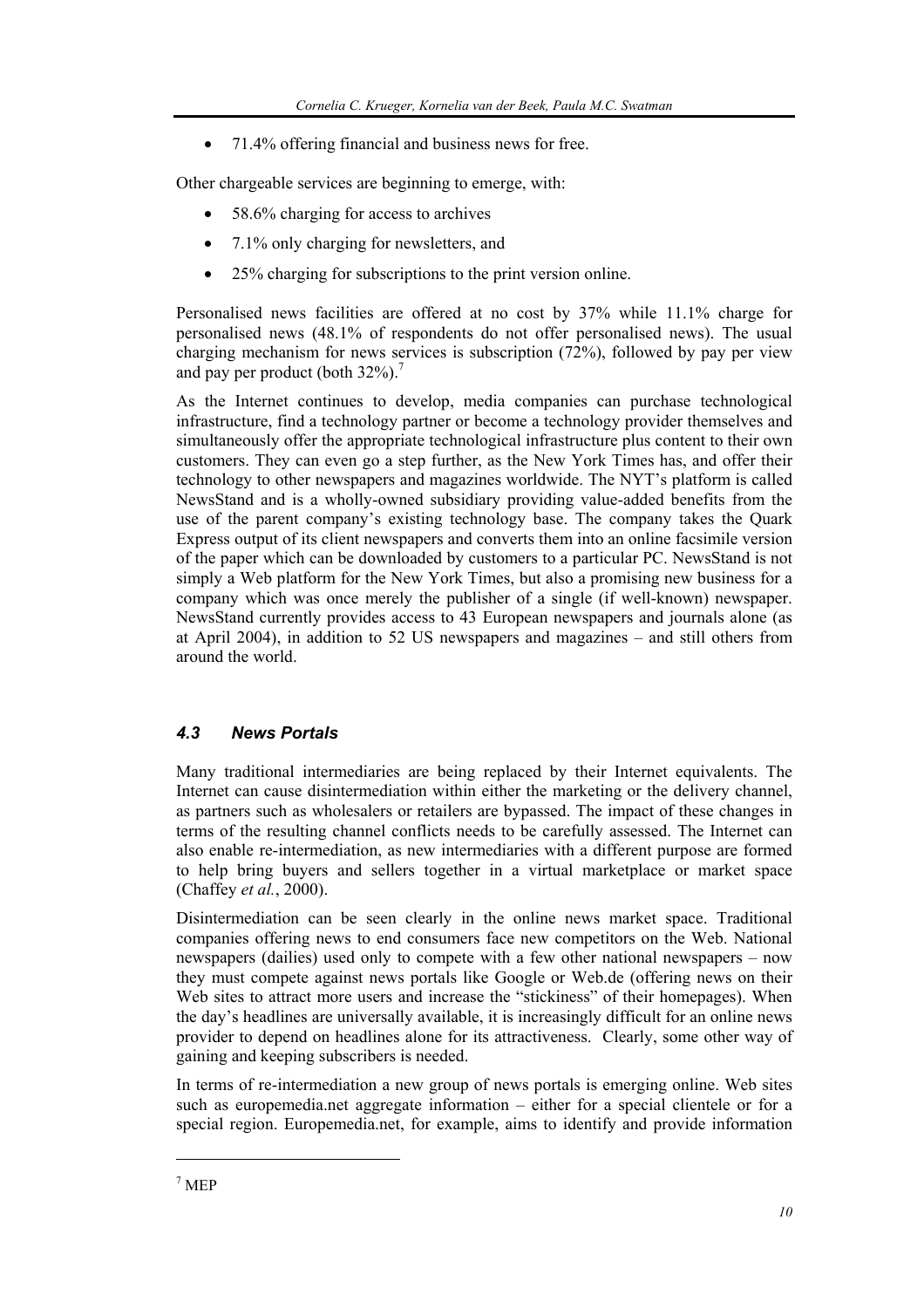about Internet and new media developments in Europe on a country by country basis. The user can obtain news reports, articles, newsletters and much other useful material for business activities and research. Premium content revenue models include subscriptions (for 1 or more users) and pay-per-view sales of surveys, reports and datasheets.

# *4.4 Telecommunications Companies And Technology Providers*

This group is common to both online news and online music – although some of the companies involved have set up specific joint ventures to take advantage of a particular niche market. British Telecom, for example, has built an alliance with Yahoo to take advantage of Yahoo's 'cool' image among young readers by having them provide content (heise.de, 2003). The German regional online news supplier RZ-Online is working with Kevag-Telekom (a well-known regional telco) to create an ISP/ASP subsidiary; and the joint venture between T-Online and the German tabloid Bild has led to the creation of a highly successful news portal.

Although some European telecommunications companies are offering full-service portals with traditional media content (e.g. the Finnish websrvk.telia.fi, or the French Wanadoo which is 70.6% owned by France Telecom), others see their competitive advantage in the content sector in terms of their technological expertise and their high quality product (as did 80% of respondents to our survey). Developing and implementing software as well as developing and operating telecommunications networks and systems are their core processes. Customers (87.5%), technology (79.2), competitors (58.3%) and the financial situation (10.4%) are the major influences on their strategic decisions.<sup>8</sup>

The companies in our survey mostly provide software (58.3%), Internet application services (54.3%) and payment systems (50%). 80% of this group says they provide the infrastructure for content providers.<sup>9</sup> Revenue for these companies comes mostly from software sales (65%), content sales (45%), revenue sharing and consultancy (each  $40\%$ ).<sup>10</sup>

The core competence of the telecommunications companies once lay in their supply of the physical telecommunications infrastructure. A two-way dependency exists: on the one hand the telcos need the content providers to add value to their pure telecommunications product; on the other hand content providers need telcos because of the breadth of their customer base and because the telcos actually physically deliver the content to the end consumer.

Content providers either do not have the expertise needed to maintain their own technology, or find it too expensive to do so; and therefore seek partners who can provide this capability and are willing to share it. Of course they also cooperate with ISPs or online portals, even though these are competitors. The united effort to win new customers and satisfy their needs forces these companies to develop coopetition. Revenue and the customer relationship must be shared in an adequate and mutually-agreed way.

8 MEP

 $\overline{\phantom{a}}$ 

- 9 MEP
- $10$  MFP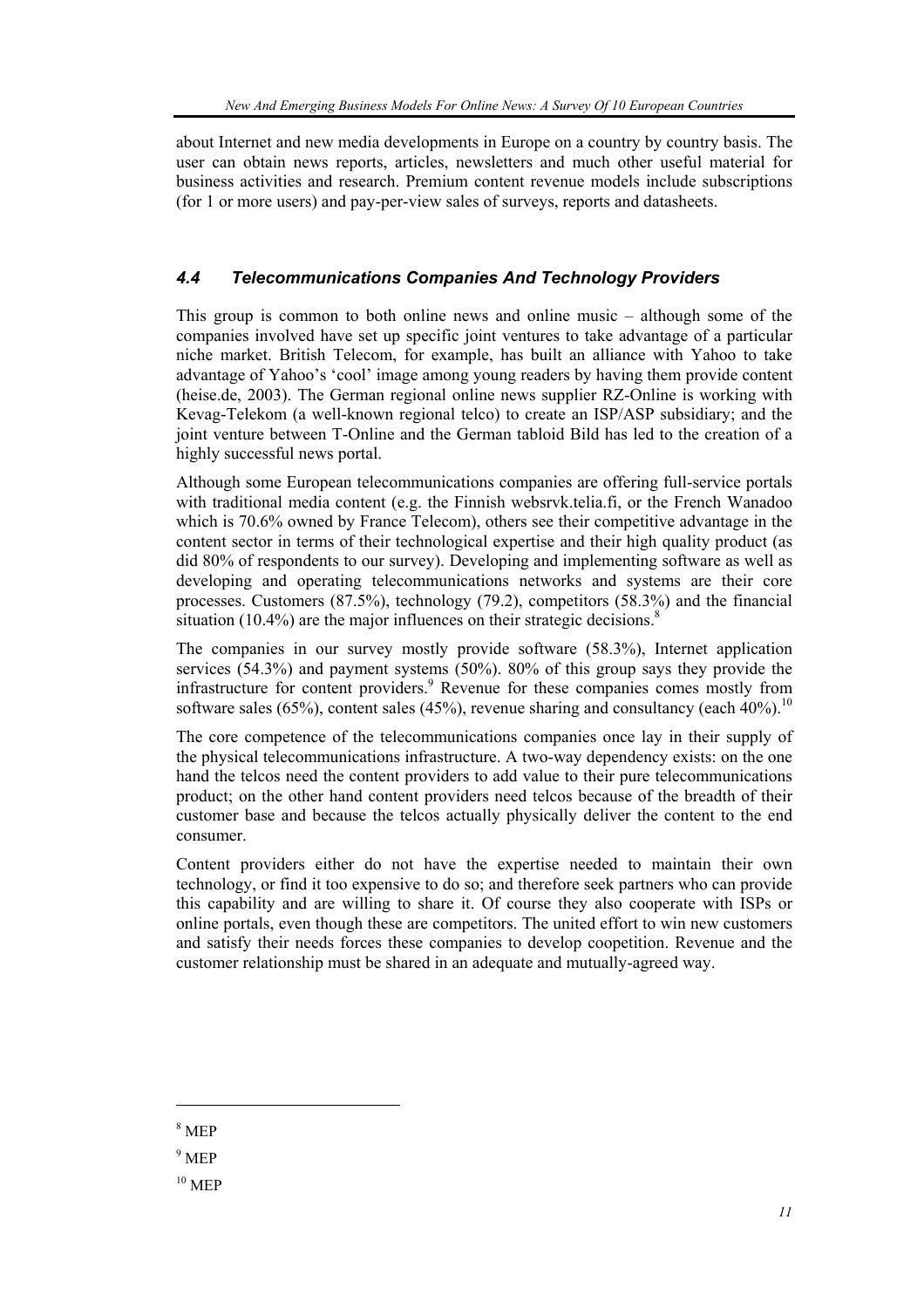#### **5 Driving Factors For The Online News Industry**

Our survey shows very clearly that news and content companies do not focus on their online business but use it as a support for their offline and more traditional brand. In addition, no company is willing to miss out on the opportunity to make money online in the future - either from advertising or even through content sales.

The main problem for the online news market is the fact that financing online business through advertising revenue has not proven to be a successful strategy. Newspaper advertising has become vulnerable with the advent of the Internet (Clemons, 2002) and the transfer of the traditional business model, where 75% of the income came from advertising, simply doesn't work online. This problem has been exacerbated by the global economic recession, causing advertisers to limit spending wherever possible (Frey *et al.*, 2003). But even when the economy recovers, online media companies must rethink the way they use advertising as an income source: the 'classic' classified advertisement groups (employment, autos and real estate) are already being lost to other, sometimes more specialised, online companies. Traditional media companies have thus been forced to restructure their online businesses.

Despite the lack of absolute success criteria in the online news sector, we have identified some trends from our survey data:

- *Identification and branding:* some newspapers have sufficient standing in their community to charge for content on the basis of their name – for example, the Wall Street Journal and the Financial Times have been successfully charging for content for some time now because their analysis and editorial content is considered sufficiently valuable to the financial community they service. Those news organisations which have not been fast enough to catch the cyber-wave, or which do not have a sufficiently saleable brand within their industry sector, must now decide whether they wish to join those already offering their paper through a common front-end such as NewsStand, or whether they can distinguish themselves in some other way.
- *Combination business models:* newspapers which are not so immediately memorable, or which do not have a traditional of excellence in an area of significant demand such as finance, find it considerably more difficult to create an effective new business model. Both regional and national newspapers have had to learn how to make money from their online versions. Many of the most successful have used combination business models, where content quality is complemented by innovative advertising policies and – particularly in the case of the regionals – the development of virtual communities.
- *Identifying comparative advantages:* comparing the business models we have identified in the literature, it is obvious that only a combination of the individual approaches is working in the real world. A regional online newspaper, for example, is a producer of news for its region and simultaneously an intermediary for international, national, business and financial news, which it must purchase from news agencies or other newspapers and magazines. The regional provider must then add value to this purchased content to adapt it to the demands of its own readers. The German regional newspapers are also creating regional networks (this is obvious with the three regional German newspapers we have analysed in depth – see Krueger and Swatman, 2002 for more detail on this topic): RZ-Online is building a network to sell Internet access and homepages; SWOL is also offering topic-centred Web sites; and RON Online has even created a regional marketplace.

As these examples suggest, a major issue for a profitable online news provider is the need to have several sources of income (such as online subscription + archive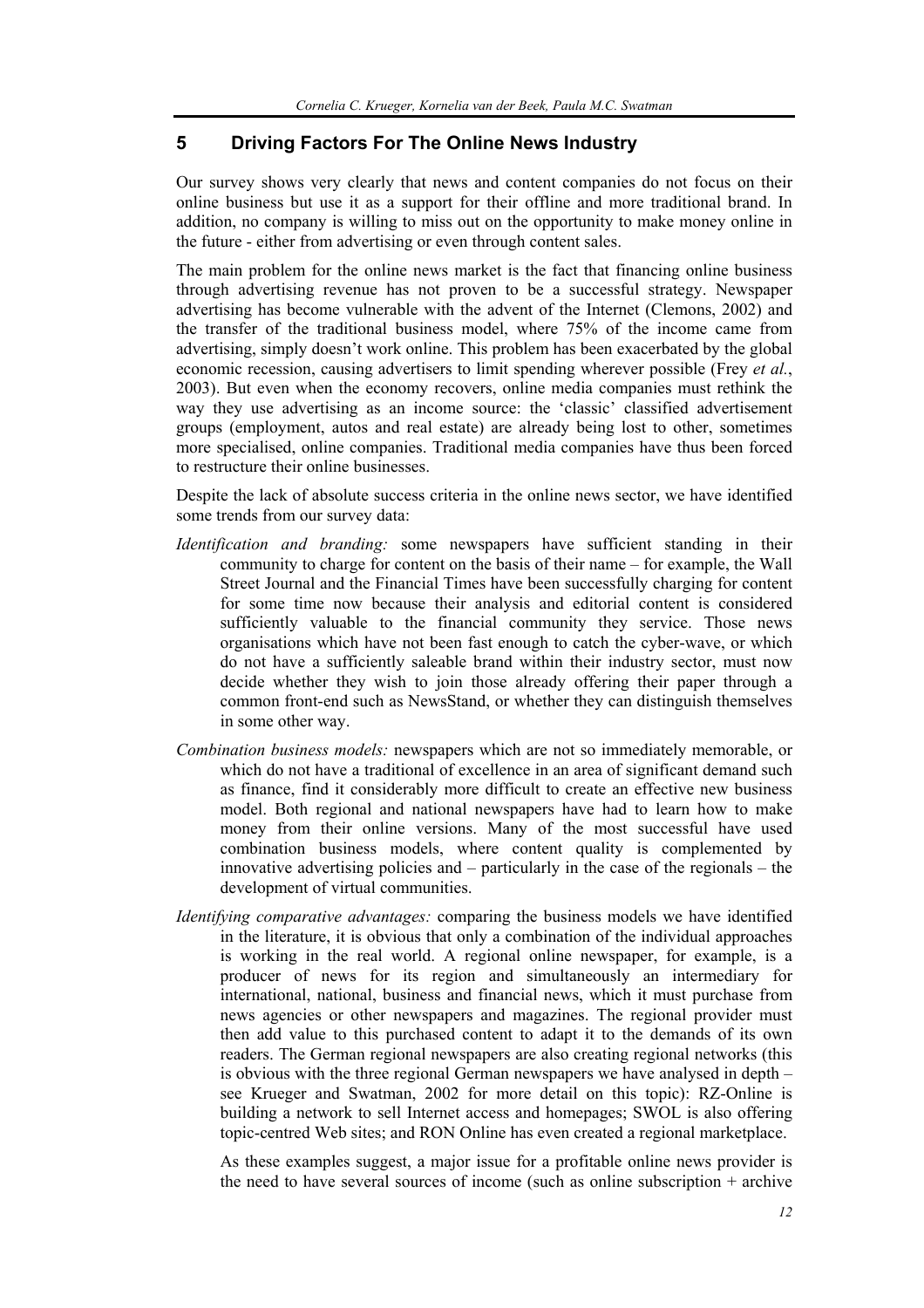pay per view + Internet access). At the content level the newspaper has to be the number one in its region or country to attract enough people to its Web site and generate page impressions – or must have some special credibility or exclusive content which will encourage paying customers.

- *Technology push:* broadband and mobile Internet access are increasingly popular and are widening the uptake of Internet services – and as the profile of the average Internet user becomes closer to that of the average citizen, these new market niches will become progressively more important. The Internet is becoming a medium like TV or radio with which the user is spending more and more time. Competition between these three media – and the convergence of all three – is placing increasing pressure on media companies to guess correctly what will catch users' interest over time.
- *Niche marketing:* in consequence of the higher levels of competition in the online content sector, exacerbated by the fact that content providers, ISPs and telcos are becoming less and less distinguishable, companies must try to sharpen their own profile and thus stress their core competence(s). One possibility is to look for a niche market – on the content level, on the regional level or on the technology level. Another way out of this dilemma could be to join together with complementary companies to offer something unique – or at least something very attractive. Content providers and Internet service providers, for example, could offer a joint product to one another's customers – or even offering the competitor's product or service to their own customer base. This kind of "coopetition" can be based on revenue sharing. 64.3% of the telecommunications and technology providers in our survey believe that content providers won't survive if revenue isn't shared.

#### **6 Conclusions**

It is obvious that not all content providers can afford to set up their own technological platform. But joining existing platforms allows companies to profit from these advantages. Content providers in the broader sense – additional services, community creation and convergence, together with an innovative approach to advertising revenue – seems to be the most promising online business model at the moment, although other categories also offer opportunities for growth (or, at least, for survival). But businesses must concentrate on their core competency. So there are two groups of promising Internet business model:

- 1. Those Internet business models which integrate the creation, acquisition, valueadding and digital distribution of content with the help of a software platform and therefore profit from the network effects.
- 2. Those Internet business models which concentrate on what they know best, their core competence, and which find the right partners to support this strategy.

Another driving factor for the online content industry is the consumers themselves. It is unlikely that the 'classic' Internet consumers described by the participants in our online survey (primarily male, middle income, and aged between 30 - 39) are really those who should be targeted. New studies reveal e.g. that more and more older people are using the Internet in Europe and are a promising target group for online content providers (Nielsen//Net Ratings, 2003). The Internet has made it possible to access – in a simple, fast, convenient and relatively cheap manner – information or music and, indeed, content in general. Consumers on the Web have more power over their buying decisions than they do in the real world. The next offer is only a click away and could contain almost the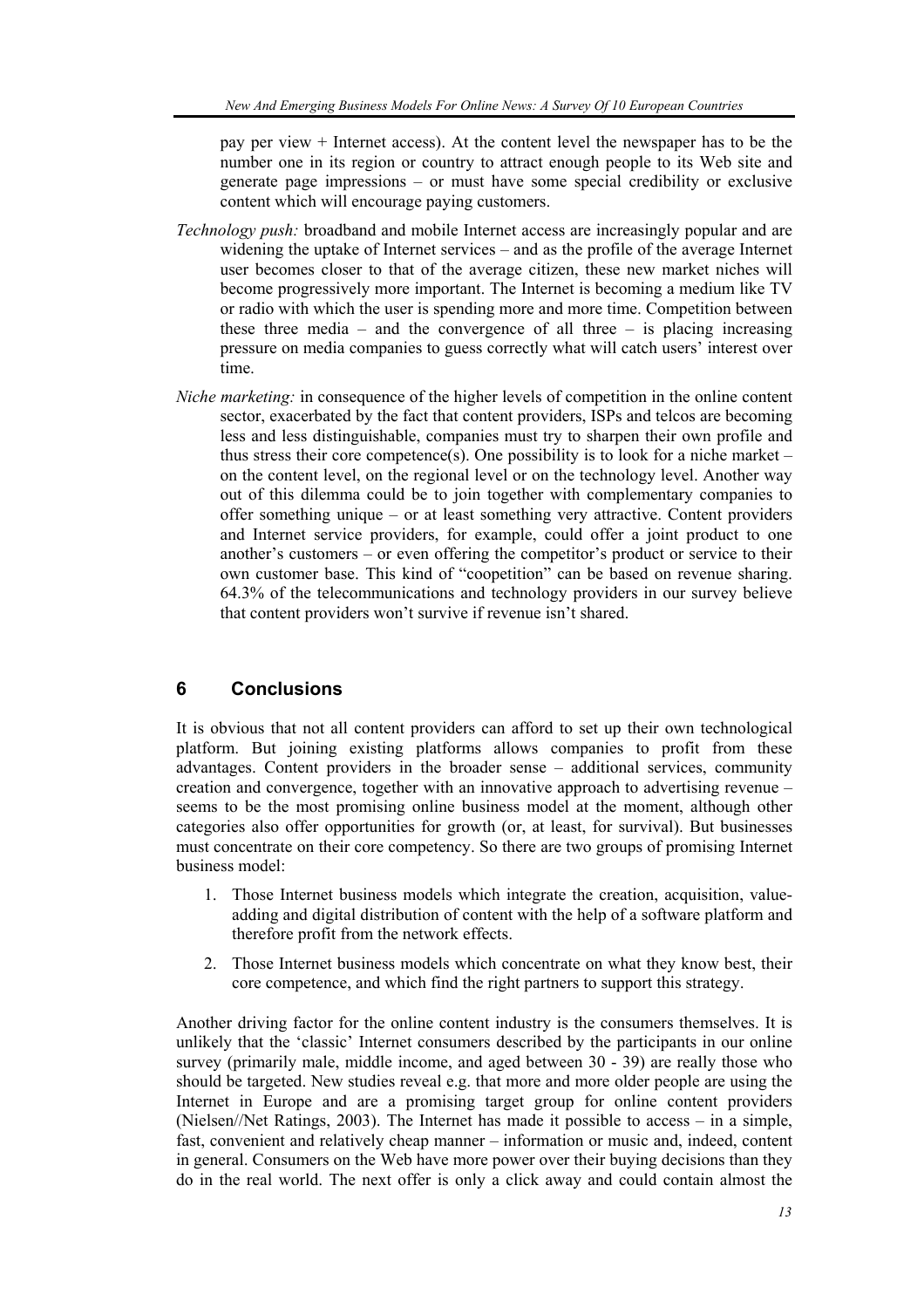same information. Online retailers can develop their offerings, (e.g. personalised news services, or creative advertising targeting to an individual), develop a competitive pricing strategy, and place servers worldwide for easy access for their consumers and offer an always accessible Web site. To better serve and understand consumers, online retailers have to build up an extensive data base, analyse the users' behaviour on the Web site and create customer profiles. This knowledge has the potential to increase sales if it is used in a marketing-savvy way.

Our survey revealed that 42.3% of the online media companies will continue to offer digital content free of charge as a service to their customers, while 19.2% are already charging for content and a further 19.2% are planning to charge for digital content this year or next.

But companies need to see that they are moving into a new competitive environment where TV stations are competing with radio stations and with the Internet for customers' attention, as well as for their limited time and money. The different kinds of companies answering our online questionnaires made it clear that they all are involved in the online content business in one way or another – and see themselves as stakeholders in this market. And the offers from all these market players are becoming more and more similar, making competition still more difficult. Convergence in the online content sector is very clear, with former media companies, as well as companies previously offering telecommunications or technology provision, moving into the online content business. As Porter's (1980) five forces model suggests, under these circumstances companies in the online news sector are facing more and more competitors online than ever they did in the offline world – and many more than they did only a year ago!

In consequence of these higher levels of competition, companies have to try to sharpen their own profile by emphasising their core competence(s). Porter and Millar's (1985) competitive strategy types include price leadership, differentiation, and niche marketing. All three of these strategies are already in evidence in online news provision: niche markets – whether at the content level, the regional level or the technology level – are an existing alternative for many online news providers, as T-online has already shown.

The Internet offers almost unlimited potential for marketing, for selling and for using customer information and buying history to maximise profits. But none of this is possible unless the companies concerned are willing to throw away their pre-conceived ideas of how business must be done – and accept that in this brave new world, new ways of doing business and new business models are the norm. The only certainty for the digital content industry is that there is no certainty!

#### **References**

- Bartussek J. (2001), Vom Newspaper zum Newsfilter, in: Andrej Vizjak, Max Ringlstetter (Ed.), Medienmanagement: Content gewinnbringend nutzen, Trends, Business-Modelle, Erfolgsfaktoren, Wiesbaden, 63-73.
- Bonoma T.V. (1985), Case Research in Marketing: Opportunities, Problems and a Process Journal of Marketing Research, Vol. 22, May, 199-208.
- Chaffey D., R. Mayer, K. Johnston and F. Ellis-Chadwick (2000), Internet Marketing, Strategy, Implementation and Practice, Munich.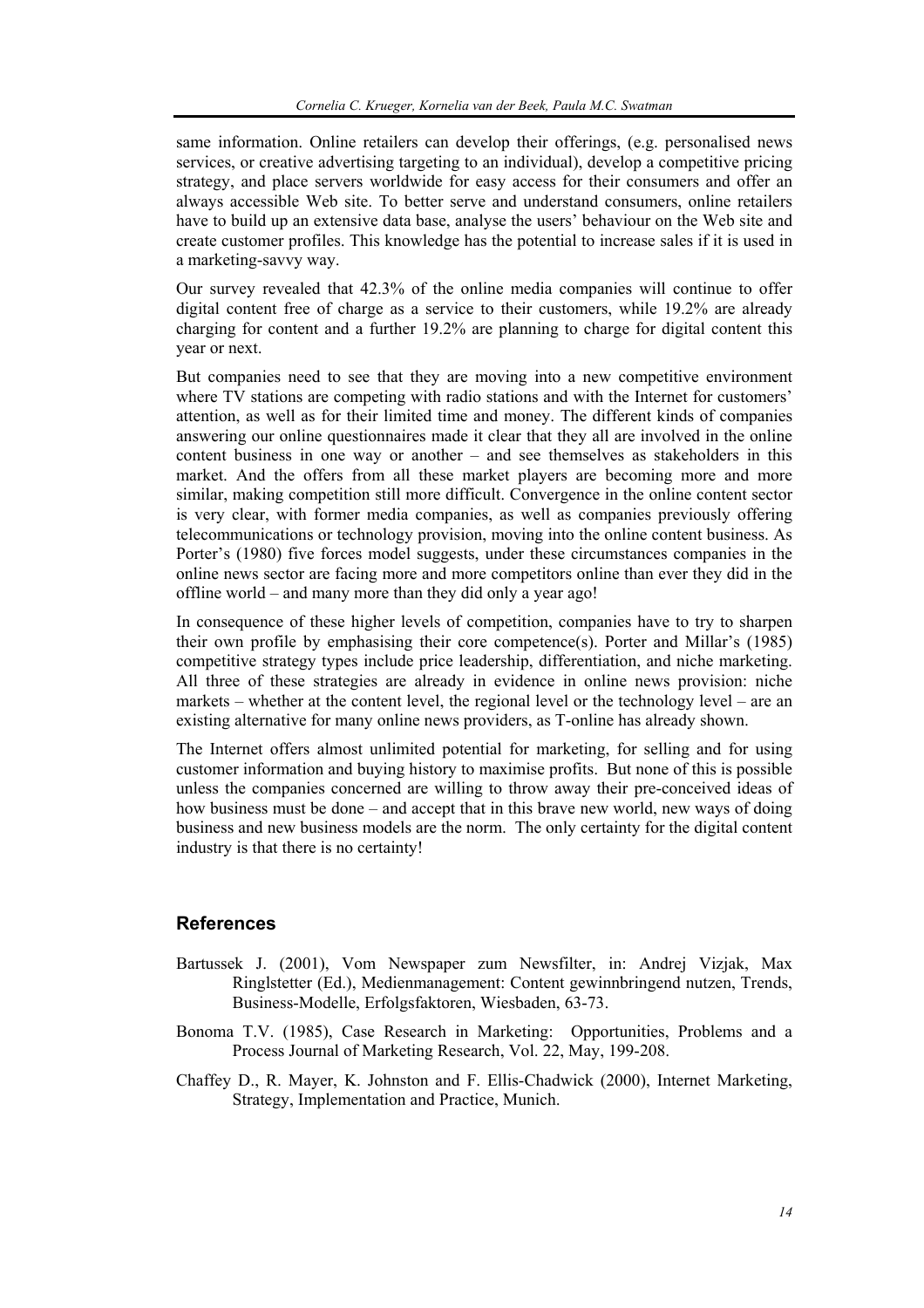Clemons E. K., B. Gu and K. R. Lang (2002), Newly Vulnerable Markets in an Age of Pure Information Products: An Analysis of Online Music and Online News, Proceedings of the 35<sup>th</sup> Hawaii International Conference on System Sciences, available online at:

http://dlib2.computer.org/conferen/hicss/1435/pdf/14350218.pdf .

- Comley P. (1996), The Use of the Internet as a Data Collection Method, ESOMAR/EMAC Symposium, November, available online at: http://www.virtualsurveys.com/papers/email.htm .
- De Vaus D.A. (1995) Surveys in Social Research (4th Edition). Allen and Unwin, NSW, Australia.
- Emmer M., C. Kuhlmann, G. Vowe and J. Wolling (2002), Der 11. September Informationsverbreitung, Medienwahl, Anschlusskommunikation. Media Perspektiven 4/2002, 166-177.
- Farhoomand A. with Lovelock P. (2001), Global e-Commerce, Text and Cases, Singapore.
- Frey L.G., H. Klein and A. Koch (2003), Zeitungsverlage im Umbruch Stimmungen und Perspektiven, Study made by Ernst & Young.
- Gable G. G. (1994) Integrating Case Study and Survey Research Methods: An Example in Information Systems. European Journal of Information Systems, 3(2), 112- 126.
- Galliers R. D. (1991) Choosing Appropriate Information Systems Research Approaches: a revised taxonomy in Information Systems Research: Contemporary Approaches and Emerging Traditions (eds) H.-E. Nissen, H.K. Klein and R. Hirschheim, Elsevier Science Publishers, 327 - 345.
- Grover V. (2000) A Tutorial on Survey Research: From Constructs to Theory, available online at: http://dmsweb.badm.sc.edu/grover/survey/MIS-SUVY.html .
- Hampe J. F., P. M. C. Swatman and P. A. Swatman (2000), Mobile Electronic Commerce: Reintermediation in the Payment System, in: The Proceedings of the 13th Bled International Electronic Commerce Conference, Bled, 693-706.
- Heise Online (2003), British Telecom verschmilzt Open World mit Yahoo, available online at: http://heise.de/newsticker/result.xhtml?url=/newsticker/data/tol-16.06.03-002/default.shtml&words=BT .
- Hooffacker G. (2002), Journalisten-Akademie München: Hart, aber herzlich, available online at: http://www.onlinejournalismus.de/ausbildung/hooffacker4.php .
- IRN Research (2003), European Online Information Suppliers Post Improved Financial Performances in 2003, Press Release, available online at: http://www.irnresearch.com/pressrelease13Nov.htm .
- Kaplan B. and Duchon D. (1988) Combining qualitative and quantitative methods in information systems research: a case study. MIS Quarterly, 12(4), 571-586.
- Krueger C. and Swatman P.M.C. (2002), Online Regional Newspapers: paths to glory or the road to ruin?, in: The Proceedings of the  $12<sup>th</sup>$  Annual Business Information Technology Conference, Manchester, England.
- Krueger C. and Swatman P.M.C. (2003), Who are the Internet Content Providers? Identifying a realistic taxonomy of content providers in the online news sector, in: The Proceedings of IFIP I3E, Sao Paolo.